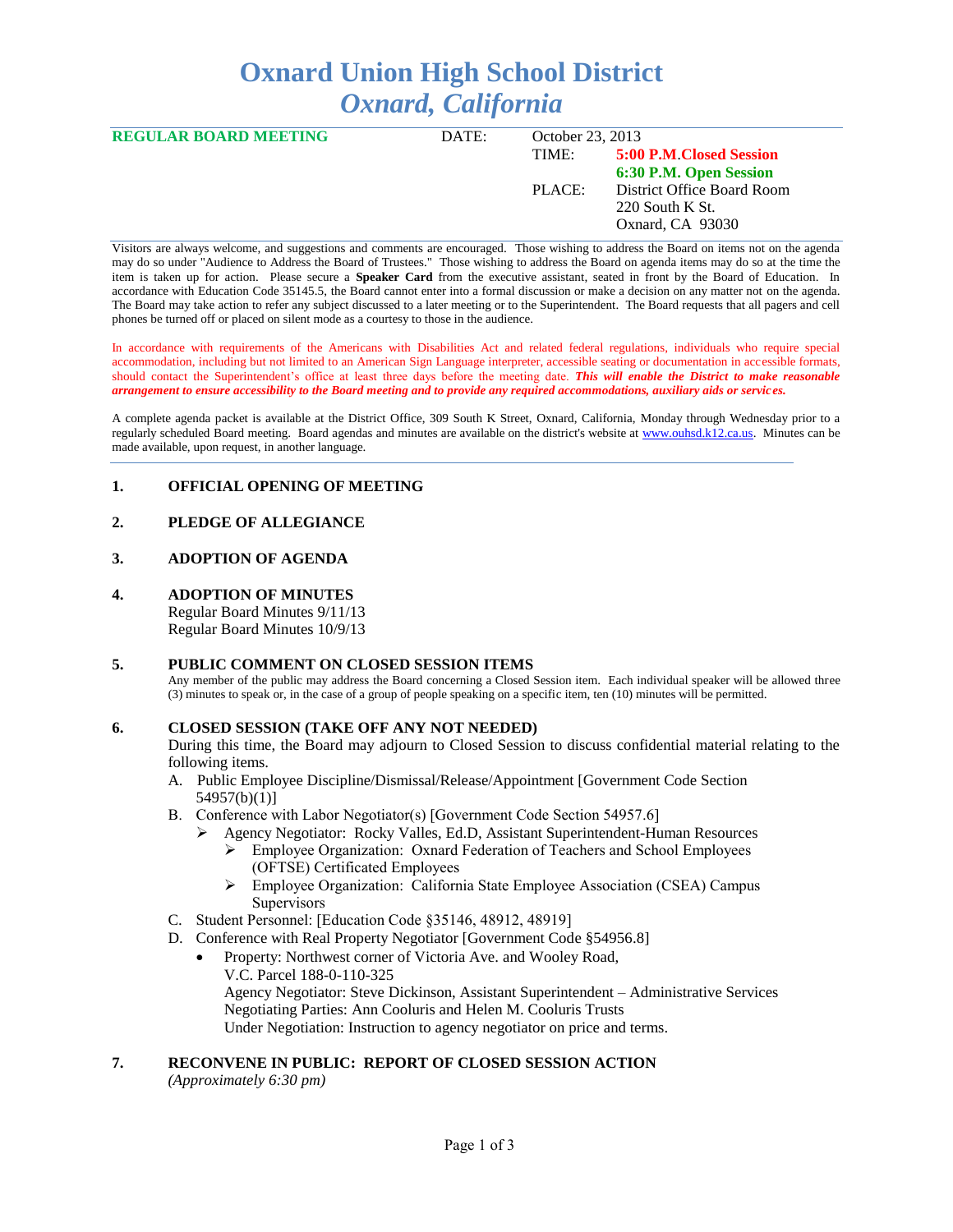Board Meeting Agenda October 23, 2013

#### **8. AUDIENCE TO ADDRESS BOARD OF TRUSTEES**

Those persons wishing to address the Board may do so at this time by completing a Speaker Card. All comments are to be directed to the Board President. The Board encourages all speakers to stay at the conclusion of their remarks in order to hear the Superintendent's report, where he will respond immediately following. All comments are to be directed to the Board President. If you are talking for yourself, you have three (3) minutes to complete your comments. If you are a speaking for a group, you have ten (10) minutes to complete your comments and no other member of the group you represent can speak for the group. To speak to the Board President, each speaker must secure a Speaker Card from the executive assistant, seated in front by the Board of Education. Please refer to the complete text of Oxnard Union High School District Board Policy 9323: *Procedures for Communicating with the Board of Trustees.*

#### **9. SUPERINTENDENT'S REPORTS**

General Report: Gabe Soumakian, Ed.D., Superintendent

# **10. REPORTS TO THE BOARD**

- A. Max Zielsdorf Student Representative to the Board
- B. ASB Presidents: Student Connectivity
- C. Math Pathways Summit Overview Gregory O'Brien
- D. Report: International Baccalaureate Update William Dabbs and Lori Wrout
- E. Food Service Update Kevin Dicey
- F. Monthly Budget Update Steve Dickinson
- G.Update on Project Labor Agreement for the Construction of Rancho Campana High School Steve Dickinson

#### **11. CONSENT CALENDAR**

- A. Consideration of Approval of Purchase Order and Direct Pays, September 26 October 9, 2013
- B. Consideration of Approval of Disposal of Surplus, September 3 October 11, 2013
- C. Consideration of Approval of Certificated and Classified Personnel
- D. Consideration of Approval of Additional 2013 Graduates (CAHSEE)
- E. Consideration of Approval of Waiver of CAHSEE Requirement for OUHSD Students with Disabilities
- F. Consideration of Approval of Non-Public School Placement for Student Case Number 9-11, According to the Recommendation of the Student's IEP Team and the Director of Special Education
- G. Consideration of Approval of Memorandum of Understanding between Oxnard Union High School District and Foster Grandparent Program Sponsored by Tri-Counties Regional Center
- H. Consideration of Approval of Stipulated Student Expulsion by Agreement of the School Principal, the Student, and the Students' Parent/Guardian, as per Board Policy 5144, Section 22
- I. Consideration of Preliminary Approval of Out of State/Country Fieldtrip for Oxnard High School, Boys Baseball Tournament, April 15, 2014 – April 20, 2014 Rock Hill, South Carolina
- J. Consideration of Preliminary Approval of Out of State/Country Fieldtrip for Channel Islands High School, Marine Biology, June 17, 2014 – June 25, 2014 Honolulu, Oahu, Hawaii